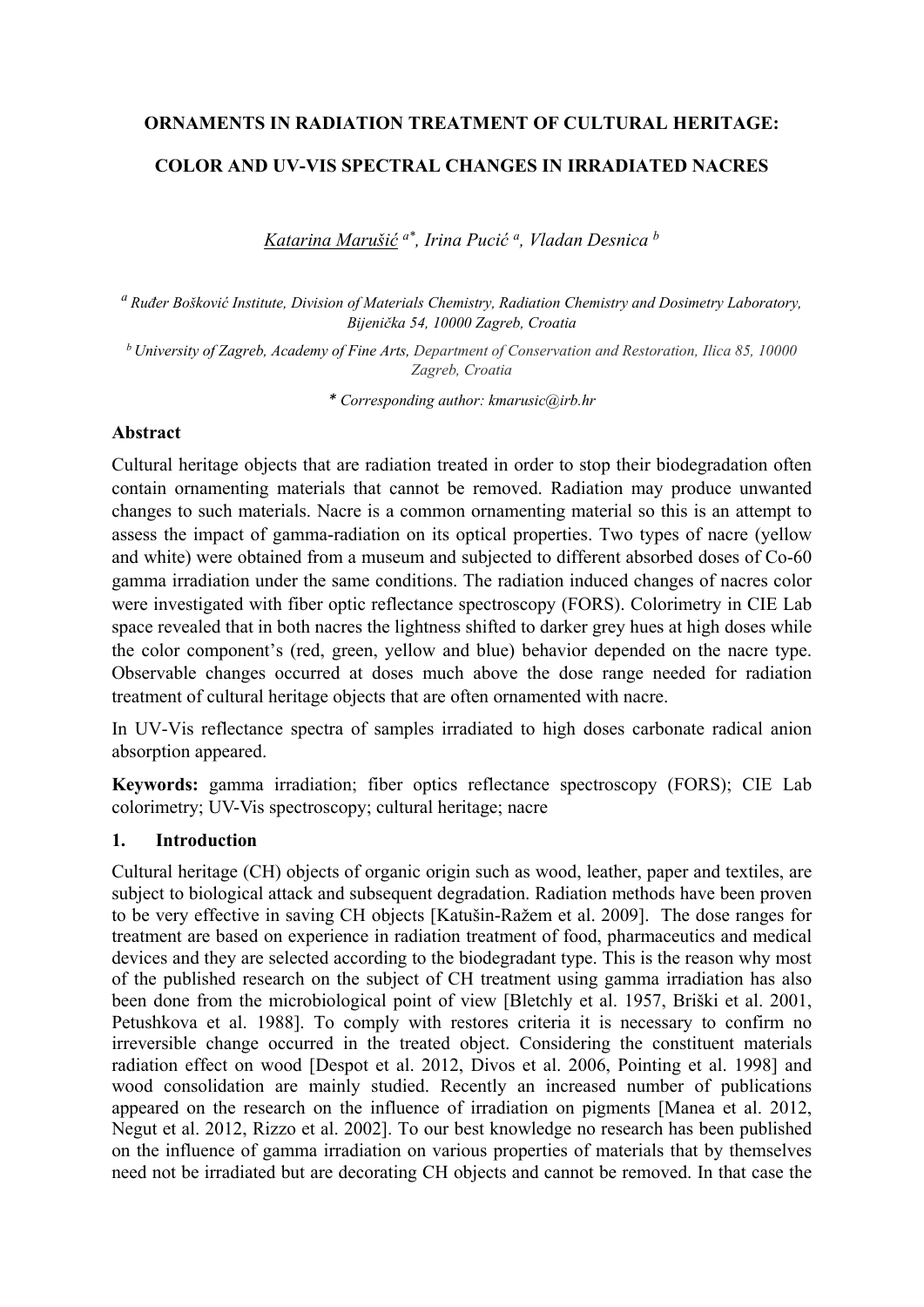personnel of the radiation facilities are compelled to work according to their own judgment and expertise if they have one. The experience gathered on radiation treatment of various CH objects that is performed at the Radiation Chemistry and Dosimetry Laboratory, Ruđer Bošković Institute for over 30 years [Katušin-Ražem et al. 2009] prompted us to investigate some of the materials that may be found on CH objects.

Nacre or mother-of-pearl is a tough biomineral produced by numerous kinds of mollusks. Like pearls it consists of about 95% of highly oriented aragonite crystals embedded in an organic matrix composed of proteins and chitin that forms a lamellar structure [Xie et al. 2011] giving it its special optical properties. The colors of nacre vary naturally and may be enhanced by one of the common treatments like bleaching and heating [Elen 2001]. It can be found in a variety of colors and practically no two samples of nacre look the same. It is commonly used for decoration of various CH objects, particularly those made of wood that are often radiation treated. Removing the ornaments is rarely feasible so the question arises whether it is acceptable to irradiate nacre-containing CH objects at all and if yes up to which doses. Because of that this study focuses on how nacre's color is affected by irradiation. There is a study on changes in pearls irradiated to modify their color [Kim et al. 2012] but without colorimetric and/or spectroscopic analysis but no research on irradiation effects on nacre color was published. Because of that this study focuses on how nacre's color is affected by irradiation.

# **2. Experimental**

### **2.1. Test material and samples**

The nacre samples have been obtained from the conservation stock of Museum of Arts and Crafts in Zagreb since such are likely to occur on CH objects. The origin of nacres is unknown as well whether they were treated in any way. In Fig. 1 two types of nacre that were studied are shown, a white one (in text referred as "white nacre") and the other with a yellowish tone (referred as "yellow nacre"). Relatively large pieces were cut to appropriate dimensions for FORS measurements, i.e. roughly  $1x1 \text{ cm}^2$  (thickness 2-3 mm).

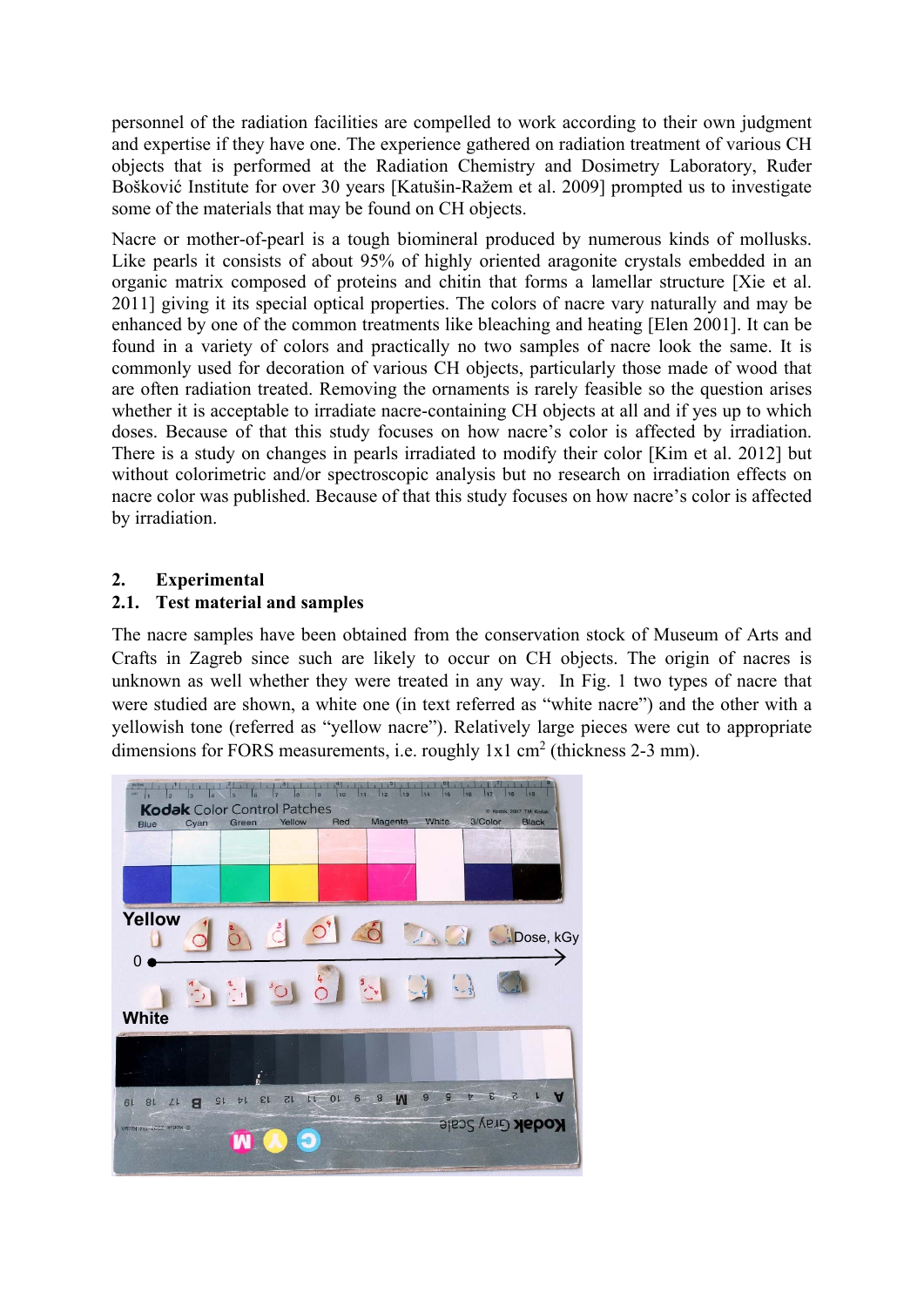**Fig. 1.** Unirradiated and irradiated samples of nacre arranged according to the increasing absorbed dose: 0, 0.5, 1, 2, 6, 10, 22 and 54 kGy in comparison with color and gray scales. The marks on samples indicate positions for FORS measurements.

# **2.2. Gamma irradiation**

Irradiation was performed at a Co-60 γ-source of Radiation Chemistry and Dosimetry Laboratory, Division of Materials Chemistry, Ruđer Bošković Institute at room temperature, in contact with air, the dose rate was 0.32 kGy/h.

A separate sample of each nacre and an ECB-system dosimeter (to confirm the dose) were irradiated to a selected absorbed dose. The dose range included doses common in CH treatment: 0.5, 1, 2, 6, 10 kGy; and much higher doses: 22 and 54 kGy to ensure development of radiation induced effects (all doses are expressed as absorbed dose in water). During the post-irradiation period the samples were kept in the dark at room temperature. A reference sample of each type of nacre was left unirradiated.

### **2.3. Methods and analysis**

Fiber optic reflectance spectroscopy (FORS) measurements were done under a 45°/45° geometry using Ocean Optics USB4000 spectrometer with a HL-2000 halogen source connected via fiber optics. Before each set of measurements calibration of the spectrometer was performed using a PTFE optical diffuse reflectance standard. The exact position and orientation were marked on each sample (Fig. 1) and the measurements were performed the same way each time. The colorimetric properties and reflectance spectra of each sample were taken prior to irradiation (referred as "unirradiated"), the day after irradiation ("immediately"), 30 days after irradiation ("one month") and 60 days after irradiation ("two months"). To ensure reproducibility the spectra of unirradiated reference samples of each nacre were taken each time the radiation effects were monitored.

The radiation induced color change in studied nacres was monitored using CIE colorimetry, in the CIE 1976 Lab *L*\**a*\**b*\* [CIE 1978] system. CIE Lab is a color specification system for quantitative interpretation of the color developed by the Commission Internationale de l'Eclairage (CIE). It provides a standard method for describing the stimulus of a color, under controlled light and viewing conditions, based on the average known response of the human visual system [Schanda 2007]. Parameter *L*\* represents the lightness of a color, known as the CIE 1976 psychometric lightness. The scale of *L*\* is from 0 (black) to 100 (white). The chromaticity of a color is represented in a two-dimensional diagram where axis *a*\* determines the ratio of green (negative) to red (positive), and axis  $b^*$  specifies the ratio of blue (negative) to yellow (positive).

Widely used measure for overall color change is the CIE 1976 *L\*a\*b\** color difference*,* that is simply calculated as the Euclidean distance in CIELAB space. For colors specified by [*L*1\*,  $a_1^*, b_1^*$  and  $[L_2^*, a_2^*, b_2^*]$  parameters the difference,  $\Delta E^*$ , is calculated as follows:

$$
\Delta E^*_{a,b} = \sqrt{(L_1^* - L_2^*)^2 + (a_1^* - a_2^*)^2 + (b_1^* - b_2^*)^2}
$$
 (1)

The interpretation of color differences is not straightforward. The observer will perceive a difference in color only after a certain amount, equal to the Just Noticeable Difference (JND). The JND value varies for different materials that are observed and thus different values are found in literature [Hardeberg 2001]. The value of JND  $\Delta E^*_{a,b} = 1$  is often mentioned in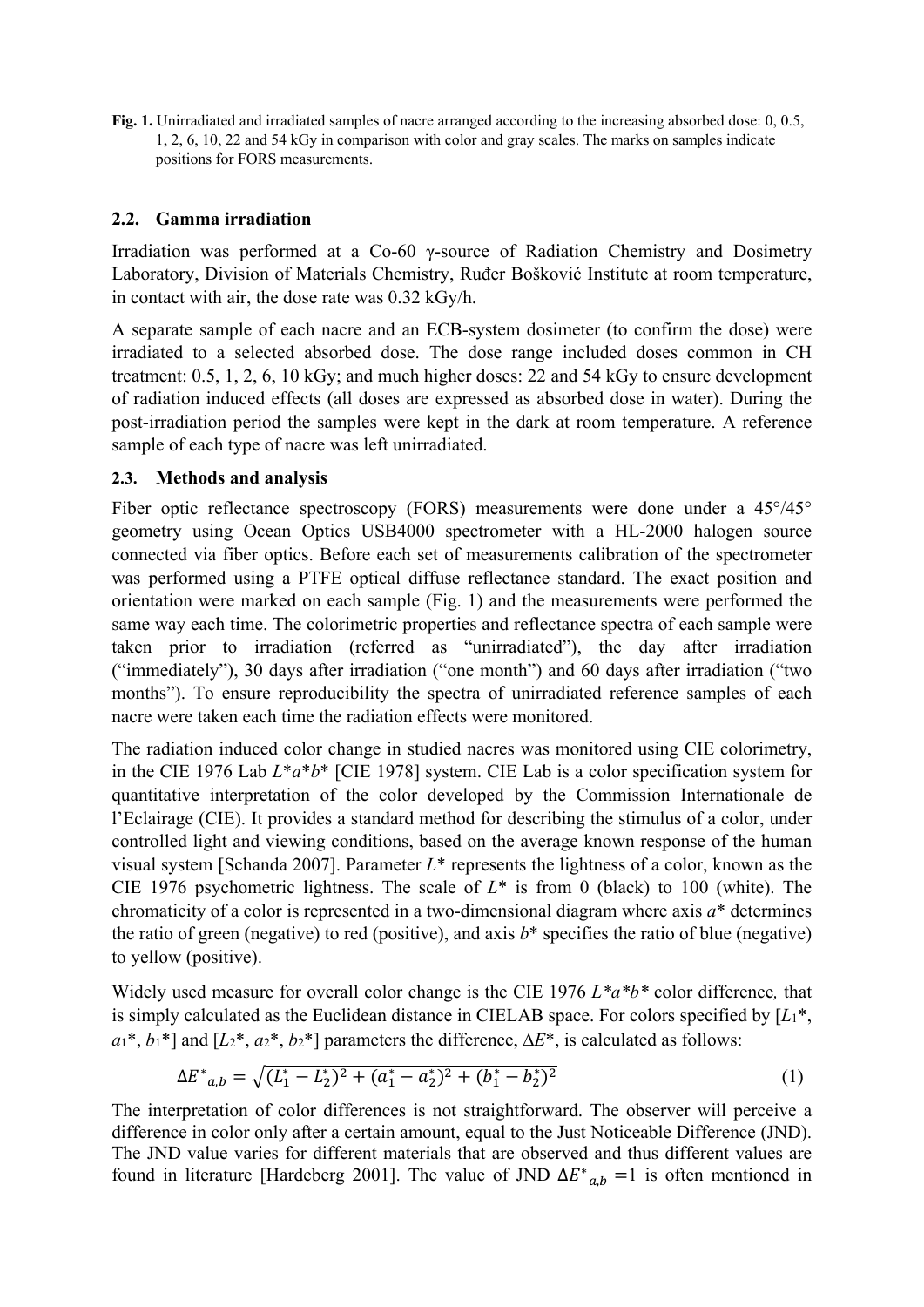literature [Kang 1997], but Mahny et al. introduced the value  $\Delta E^*_{a,b} = 2.3$  [Mahy et al. 1994] since this is the value below which not even a trained observer's eye can notice the difference.

When two colors are shown side by side  $\Delta E^*_{a,b}$  is according to Hardeberg [Hardeberg 2001] interpreted as:  $\Delta E^*_{a,b}$  < 3 the effect is *hardly perceptible*, 3 <  $\Delta E^*_{a,b}$  < 6 *perceptible*, *but*  $\text{acceptable}$  and  $6 < \Delta E^*_{a,b}$  *not acceptable*.

# **3. Results and discussion**

Several factors contribute to nacre color appearance. Diffraction of the light on its lamellar structure [Liu et al. 1999] and iridescence [Snow et al. 2004] give it its structural colors. Depending on the mollusk type and origin, pigments like carotenoids and melanin may contribute to the color [Karampelas et al. 2007] that may be artificially enhanced.

# **3.1. Color characteristics of non-irradiated nacre**

The non-homogeneity of a natural material caused slight variations of measured colorimetric parameters even in non-irradiated nacres as can be seen in Figs. 2, 3 and 4. The surface of nacre is not perfectly flat what makes very small shifts in the measuring position and angle inevitable what predominantly impacted the lightness, *L*\*. If nacres were grounded into powder instead of being cut into pieces such problems could have been avoided but much of the information on optical properties would have been lost.

Lightness, *L*\*, is in both nacres below 50 % (yellow nacre 37.5% and white 43.2%) meaning that both are grey leaning more to the black direction than the absolute white one. The values of both *a*\* and *b*\* parameters are close to 0 (in theory there are no maximum values of  $a^*$  and  $b^*$ , but in practice they are usually numbered from -128 to +127) indicating that the colors are present only as soft tones. A slightly yellow tone is confirmed in the yellow nacre, while the white one has a somewhat more pronounced blue tone.

There is a significant shift of  $b^*$  parameter toward yellow color in both nacres subjected to the highest dose, i.e. 54 kGy, that remained after the post-irradiation period, while parameter *a*\* was unaffected by irradiation (Fig. 2b).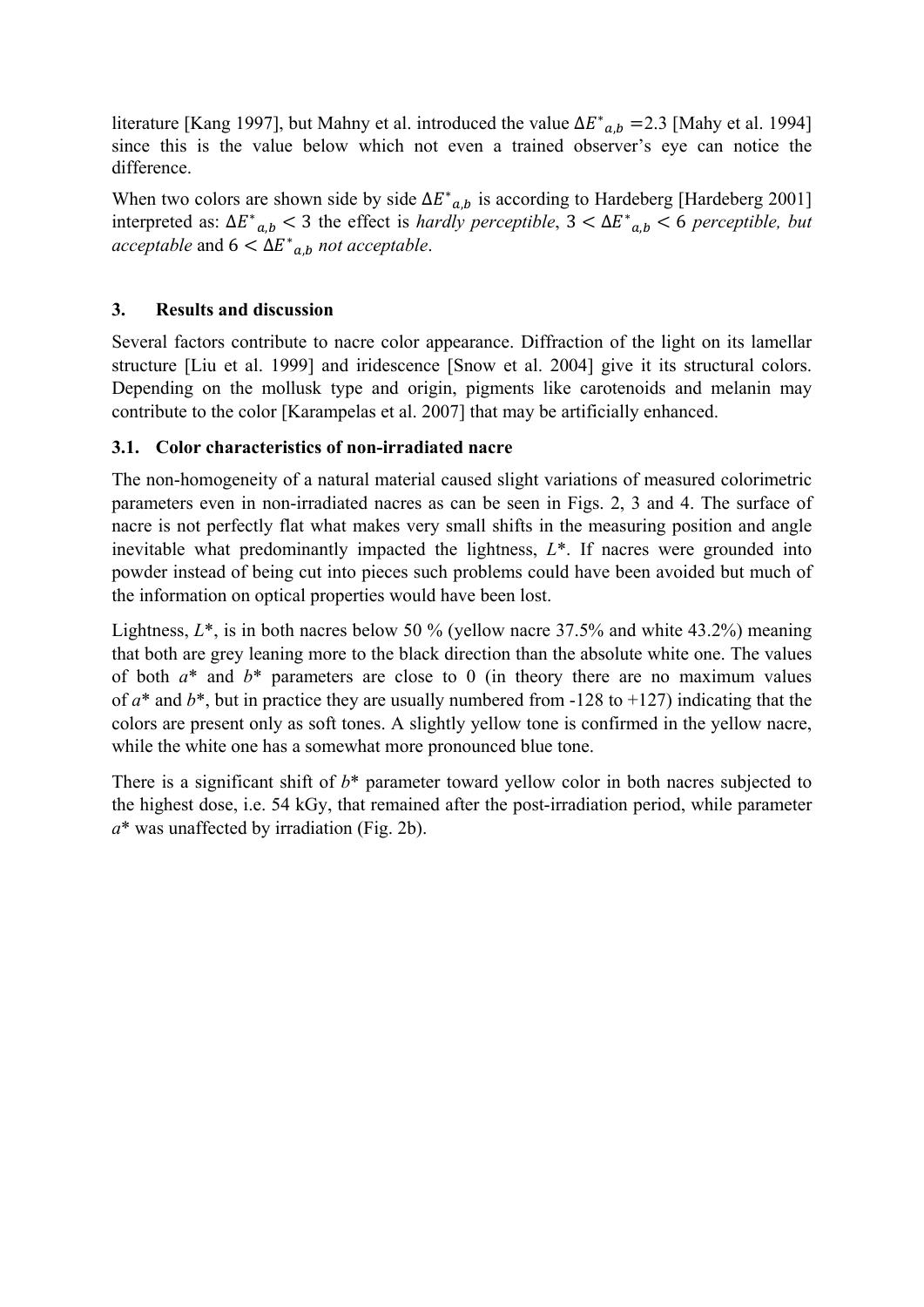

**Fig. 2.** Color characteristics of the studied nacres: a) scattering of the *a*\* and *b*\* parameters in unirradiated samples of nacre and b) comparison of the unirradiated samples and the samples subjected to the highest applied dose.

Yellow/white nacre: ○/□ - prior to irradiation and **●**/**■ -** 2 months after irradiation with 54 kGy.

#### **3.2. Color change in irradiated nacres**

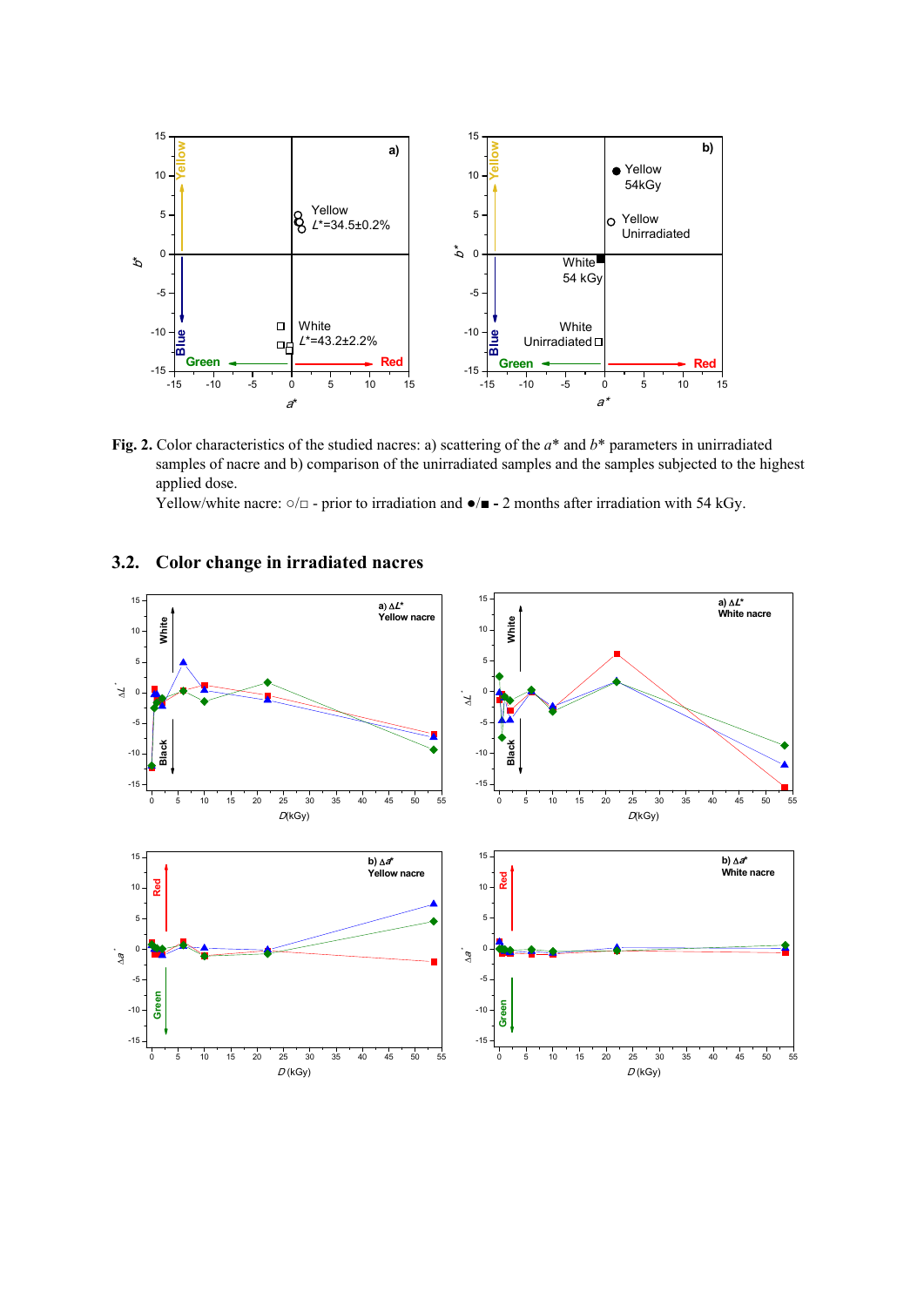

**Fig. 3.** The change in colorimetric CIE-*L*\**a*\**b*\* system parameters of the nacre samples irradiated to selected doses immediately after irradiation and during post-irradiation period.  $\blacksquare$  - immediately after irradiation;  $\blacktriangle$  - after 1 month;  $\blacklozenge$  - after 2 months. The parameter values were compared to those for the same samples obtained prior to irradiation.

Irradiation up to 22 kGy including the post-irradiation period resulted in only slight changes of colorimetric parameters  $L^*$ ,  $a^*$  and  $b^*$  of both nacres (Fig. 3). A significant change that can also be visually observed occurred only in samples that were subjected to a dose of 54 kGy.

The most irradiation-affected colorimetric parameter (also with the largest scattering) in both nacres is again lightness,  $L^*$  (Fig. 3a). Still, the changes at low doses that are commonly applied in treatment of CH objects are relatively insignificant. In the samples irradiated to 54 kGy  $\Delta L^*$  is negative (yellow:  $\Delta L^* = -7$  to -9; white:  $\Delta L^* = -15$  to -9) confirming that the samples darkened. The main difference between nacre types appeared during the postirradiation period. *L*\* values of yellow nacre slightly decreased further and the nacre became even darker (from -7 immediately after irradiation to -9 after 2 months). The Δ*L*\* value of the white nacre is greater immediately after irradiation (from -15 to -9) than that of the yellow one, but Δ*L*\* decreased with time and white nacre samples became lighter.

Except at the largest dose *a*\* values of both nacres were almost constant and not affected by irradiation (Fig. 3b) and the variations in *b*\* values were small (Fig. 3c). In yellow nacre samples irradiated to the highest dose of 54 kGy the *a*\* value slightly decreased (shifted towards green color) immediately after irradiation but increased during post-irradiation period. That indicates appearance of a reddish tone  $(\Delta a^* = 7)$  after one month. Simultaneously  $b^*$  values decreased and a slightly bluish tone appeared  $(\Delta b^* = -5)$  but it faded away in the post-irradiation period. White nacre obtained a yellowish tone  $(\Delta b^* = 9)$ immediately after irradiation. This tone somewhat decreased during the post-irradiation period and stabilized at around  $\Delta b^* = 5.5$ .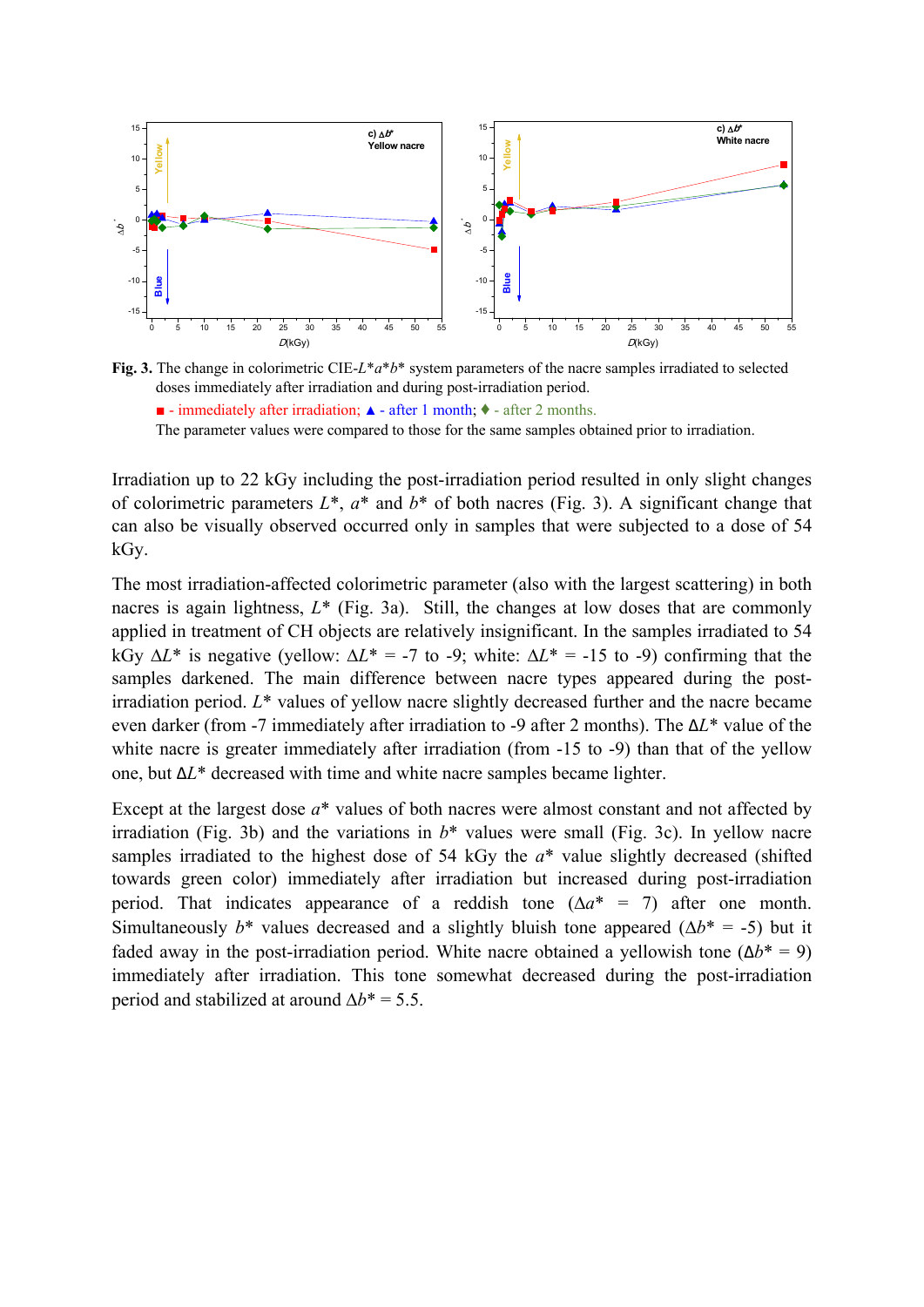

**Fig. 4.** The total color difference of the nacre samples irradiated to selected doses immediately after irradiation and during post-irradiation period.

 $\blacksquare$  - immediately after irradiation;  $\blacktriangle$  - after 1 month;  $\blacklozenge$  - after 2 months.

Fig. 4 presents the total color difference,  $\Delta E^*_{a,b}$ , calculated according to eq. (1). For all the yellow nacre samples irradiated up to 22 kGy the  $\Delta E^*_{a,b}$  values are more or less similar and below 2.3 (if disregarding the scattering). A large increase of  $\Delta E^*_{a,b}$  is noticed only for the sample irradiated to the dose of 54 kGy,  $\Delta E^*_{a,b}$  being greater than 8 and it increased further during the post-irradiation period.

The white nacre's color is apparently more susceptible to irradiation. Even at the lowest dose of only 0.5 kGy  $\Delta E^*_{a,b}$  becomes greater than 2.3 (JND) and all samples irradiated up to 10 kGy fall in the range *perceptual but acceptable* [Hardeberg 2001]. The color change decreased particularly during the first month and somewhat less after two months. The values of  $\Delta E^*_{a,b}$  in the case of the sample irradiated with 22 kGy have actually decreased to 2.3-2.7 and thus fall back into Hardeberg's *hardly perceptible* category.

Although  $\Delta E^*$  is commonly used to assess color change it should be noted that it gives only an estimate of the change in the appearance and should be considered with caution. To gain a real picture of the change in appearance each of the *L*\*, *a*\*, *b*\* parameters should be studied individually.

#### **3.3. UV-Vis reflectance spectroscopy**

The color of an object strongly depends on its spectral reflectance, that is, the amount of incident light that is reflected from the surface at different wavelengths. Plots in Fig. 5 present UV-VIS reflectance spectra of each sample prior to and immediately after irradiation including the spectra recorded during the post-irradiation period.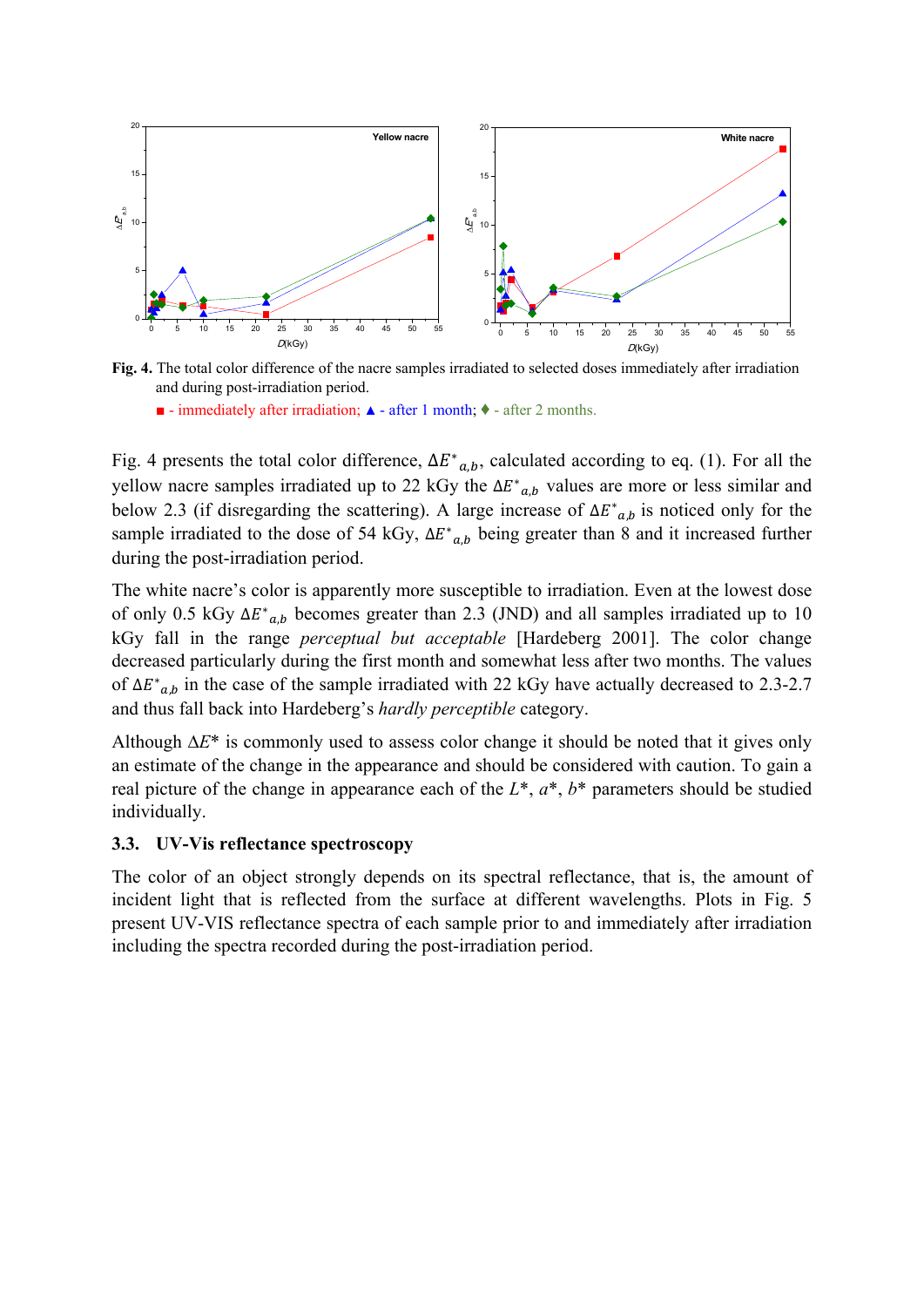

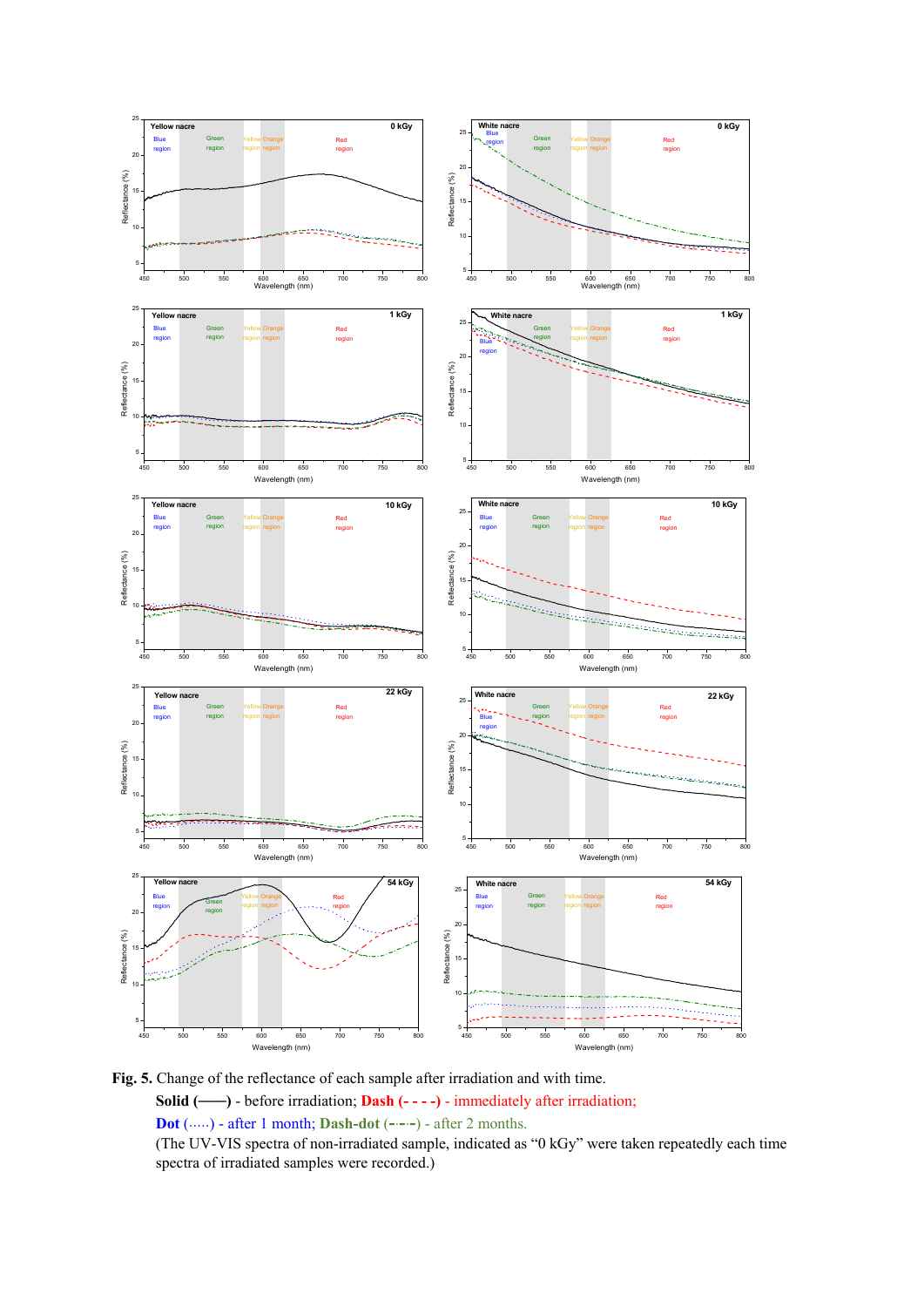The variation of properties of natural nacres is also obvious from the differences of the UV-VIS reflectance spectra. Like the colorimetric parameter *L*\* the reflectance is sensitive to slight changes in the position when readings were taken. The spectra of non-irradiated white nacre are featureless with significantly greater reflectance in the blue part of the spectrum because of which they appear white. Comparison with spectra of the irradiated samples to the spectra of the same sample prior to irradiation mostly reveals changes in the curve slopes that may be tailings of some absorptions beyond the measured wavelength range. Slight and wide absorptions in the ranges between 500 nm to 550 nm and 680 to 720 nm are visible in UV-VIS spectra of all yellow samples what is characteristic for yellow pearls [Karampelas et al. 2011], particularly those heat-treated [Elen 2001]. At lower doses only slight increase of the absorption at the red end of the spectrum is observed.

In the spectra of the white nacre irradiated to 54 kGy a weak wide absorption peak appeared at around 600 nm, in the yellow and orange region. According to Behar et al. [Behar et al. 1970] this peak can be attributed to a carbonate radical anion that seems to be one of the species responsible for color change. The same peak can be observed in the spectrum of the sample irradiated to 22 kGy at somewhat lower wavelength, in the yellow region. That complies with the observed changes of the *b*\* color parameter. The same absorption appeared as a shoulder of the peak in the red region, at around 670 nm in the spectrum of the yellow nacre irradiated to 54 kGy. This is also in accordance with the results of *a*\* color parameter changes. In the post-irradiation period this band shifted to larger wavelengths, to the red region.

Significant reduction in reflectance can only be observed at 54 kGy immediately after irradiation. During the post-irradiation period the changes in the spectra decrease due to the so called "bleaching" of color centers that was taking place.

# **4. Conclusions**

Our results show that the commonly used total color difference  $\Delta E^*_{a,b}$  is not the best parameter to assess the color change that is a result of irradiation and that each of the *L*\*, *a*\*, *b*\* parameters should be studied individually.

The main radiation induced change in color properties of studied nacres is the change in brightness ( $L^*$ ). Both types of nacre darken after irradiation. The results indicate that only at doses much above the dose range for CH object treatment of unacceptable long term color change occurred. The post-irradiation changes depend on the nacre type - in the case of yellow nacre the color change increased with time, while in the white nacre's case it decreased with time. Overall the results indicate that nacre can be safely radiation treated for insects (up to 2 kGy). It should be treated with caution for fungi and molds, especially if doses above 10 kGy have to be applied but high doses are seldom needed in CH treatment since sterility is not the goal.

A carbonate radical anion absorption detected in UV-VIS reflectance spectra of nacres irradiated to high doses indicates that radical species are at least partly responsible for appearance of color centers. Further study on radiation induced color formation is planned.

# **5. References**

Behar, D., Czapski, G., Duchovny, I. Carbonate radical in flash photolysis and pulse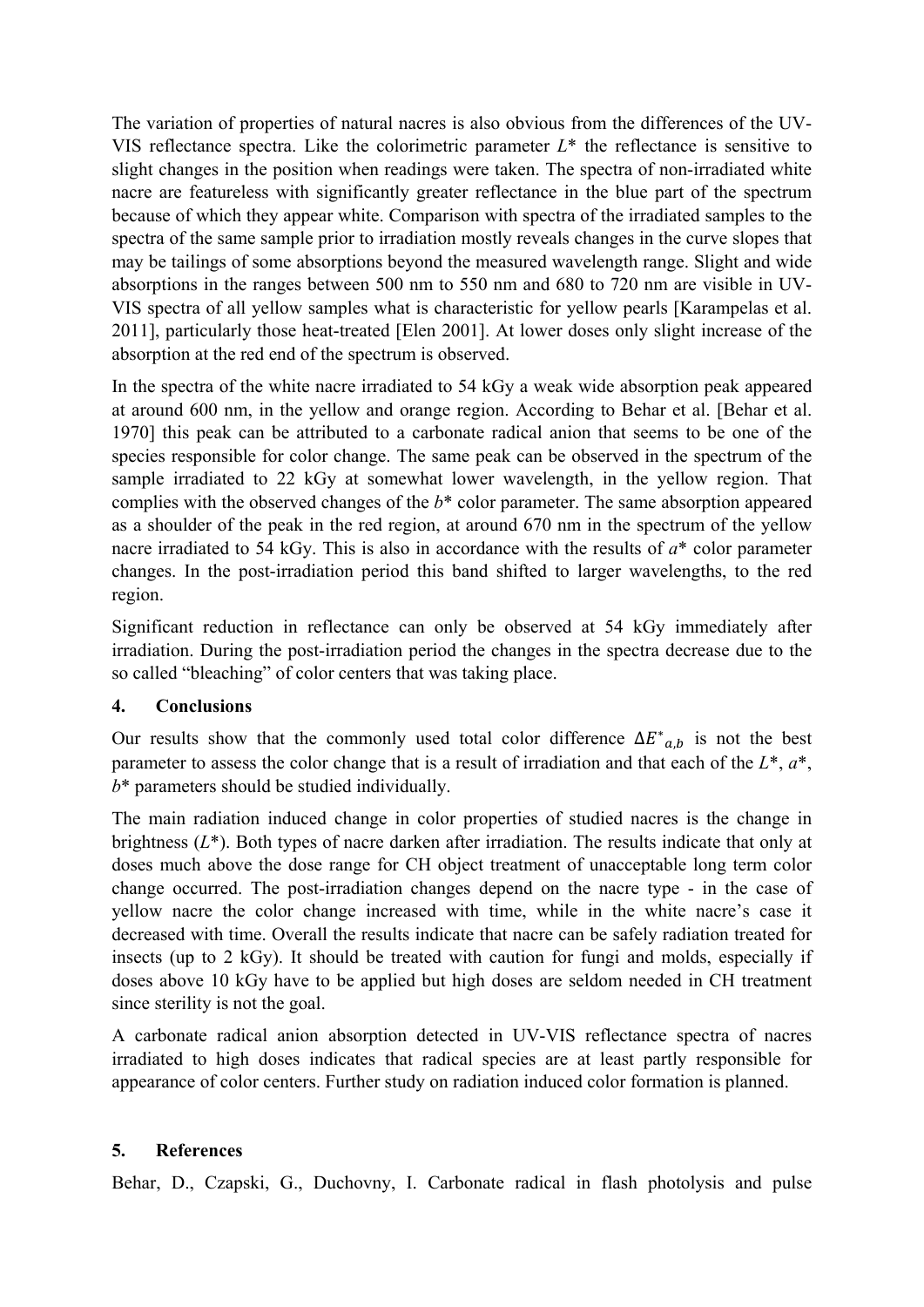radiolysis of aqueous solutions. J. Phys. Chem., 74 (1970) 2206-2210; doi: 10.1021/j100909a029

Bletchly, J. D., FISHER, R.C. Use of Gamma Radiation for the Destruction of Wood-boring Insects, *Nature* 179 (1957) 670; doi: 10.1038/179670a0

Briški, F., Krstić, D.; Jagić, R. Microbial species on a polychrome sculpture from a ruined church: Evaluation of the microbicide PBK against further biodeterioration, Stud. Conserv. 46/ 1 (2001) 14-22; doi: 10.2307/1506879

CIE, Recommendations on uniform color spaces, color-difference equations and psychometric color terms, Supplement No. 2 to Colorimetry, publication No. 15. Paris: Bureau Central de la CIE, Paris, France (1978)

Despot, R., Hasan, M., Rapp, A.O. Brischke, C., Humar, M., Welzbacher, C.R., Ražem, D. Changes in Selected Properties of Wood Caused by Gamma Radiation in Gamma Radiation, Adrovic, F. (Ed.) (2012) 281-304, ISBN: 978-953-51-0316-5, InTech; doi: 10.5772/34860

Divos, F., Bejo, L. The effect of gamma irradiation on the MOE of various species, Wood Sci. Technol. 40 (2006) 87-93; doi: 10.1007/s00226-005-0024-y

Elen S. Spectral reflectance and fluorescence characteristics of natural-color and heat -treated "golden" south sea cultured pearls, Gems Gemol. 37 (2001) 114–123; doi: 10.5741/GEMS.37.2.114

Hardeberg, J.Y. Acquisition and Reproduction of Color Images, Colorimetric and Multispectral Approaches Dissertation.com, 2001, ISBN: 1-58112-135-0

Kang, H.R., Color Technology for Electronic Imaging Devices. SPIE Optical Engineering Press, Washington, USA (1997), ISBN: 0-8194-2108-1

Karampelas, S., Fritsch, E., Mevellec, J.-Y., Gauthier, J.-P., Sklavounos, S., Soldatos, T. Determination by Raman scattering of the nature of pigments in cultured freshwater pearls from the mollusk Hyriopsis Cumingi, J. Raman Spectrosc. 38 (2007) 217–230; doi: 10.1002/jrs.1626

Karampelas, S., Fritsch, E., Gauthier, J.-P., Hainschwang, T. UV-Vis-NIR reflectance spectroscopy of natural-color saltwater cultured pearls from Pinctada Margaritifera, Gems Gemol. 47/1 (2011) 31-35; doi: 10.5741/GEMS.47.1.31

Katušin-Ražem, B., Ražem, D., Braun, M. Irradiation treatment for the protection and conservation of cultural heritage artefacts in Croatia. Radiat. Phys. Chem. 78 (2009) 729– 731; doi: 10.1016/j.radphyschem.2009.03.048

Kim, Y., Choi, H., Lee, B., Abduriyim, A. Identification of irradiated south sea cultured pearls using electron spin resonance spectroscopy, Gems Gemol. 48/4 (2012) 292–299; doi: 10.5741/GEMS.48.4.292

Liu, Y., Shigley, J.E., Hurwitt, K.N. Iridescence color of a shell of the mollusk Pinctada Margaritifera caused by diffraction, Opt. Express 4/5 (1999) 177–182; doi: 10.1364/OE.4.000177

Mahy, M., Van Eycken, L. Oosterlinck, A. Evaluation of uniform color spaces developed after the adoption of CIELAB and CIELUV, Color Res. Appl. 19/2 (1994) 105-121; doi: 10.1111/j.1520-6378.1994.tb00070.x

Manea M.M., Moise I. V., Virgolici M., Negut C.D., Barbu O. H., Cutrubinis M., Fugaru V., Stanculescu I.R., Ponta C.C., Spectroscopic evaluation of painted layer structural changes